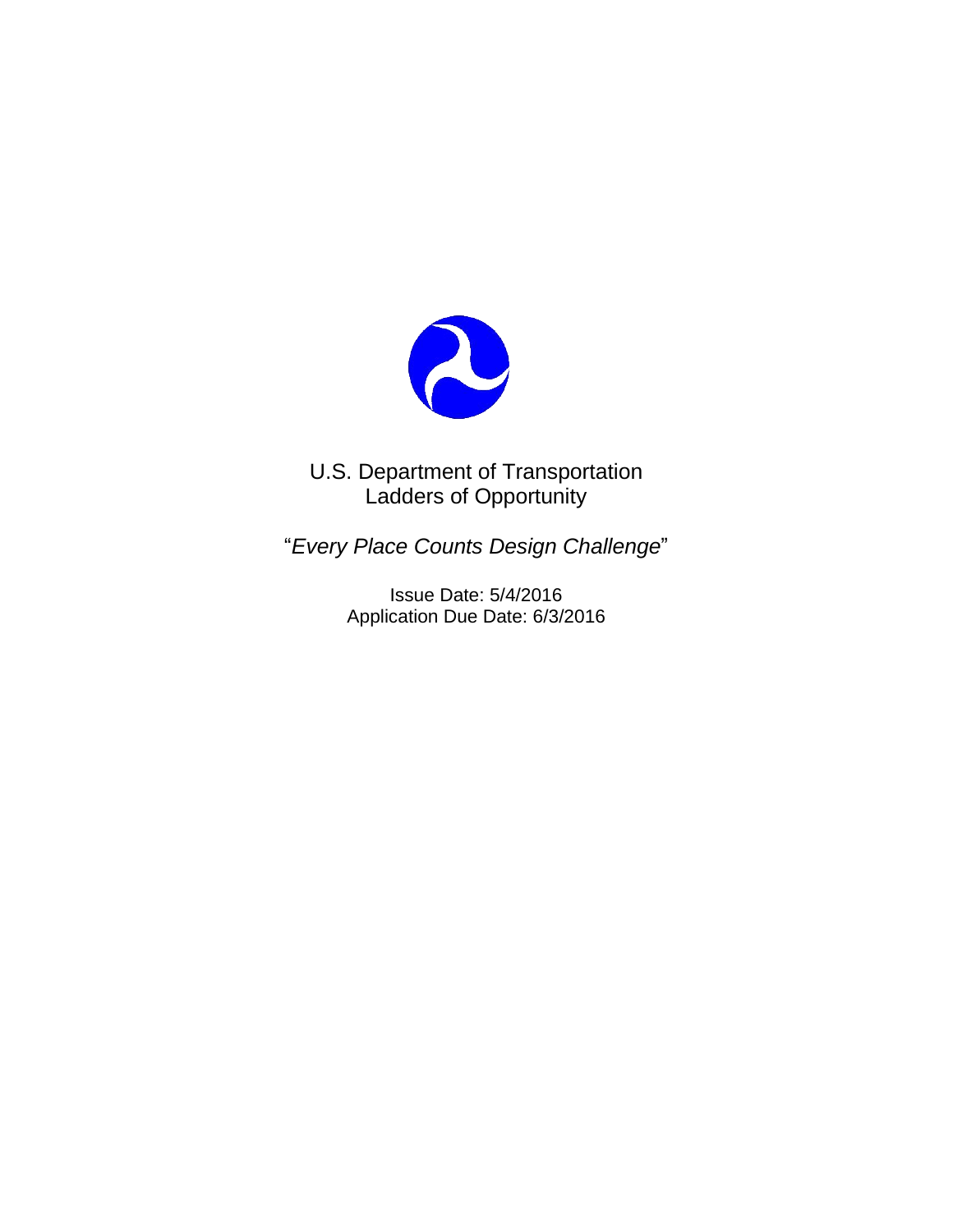# **TABLE OF CONTENTS**

| <b>SECTION</b> | TITLE                                   | <b>PAGE</b> |
|----------------|-----------------------------------------|-------------|
|                |                                         |             |
|                |                                         | 3           |
| N/A            | SUMMARY INFORMATION AND WEBINAR DETAILS |             |
|                |                                         | 5           |
| A              | <b>CHALLENGE DESCRIPTION</b>            |             |
|                |                                         | 7           |
| B              | <b>CHALLENGE INFORMATION</b>            |             |
|                |                                         | 8           |
| $\mathsf{C}$   | <b>ELIGIBILITY INFORMATION</b>          |             |
|                |                                         | 9           |
| D              | APPLICATION AND SUBMISSION INFORMATION  |             |
|                |                                         | 12          |
| Е              | APPLICATION REVIEW INFORMATION          |             |
|                |                                         | 13          |
| F              | <b>AGENCY CONTACTS</b>                  |             |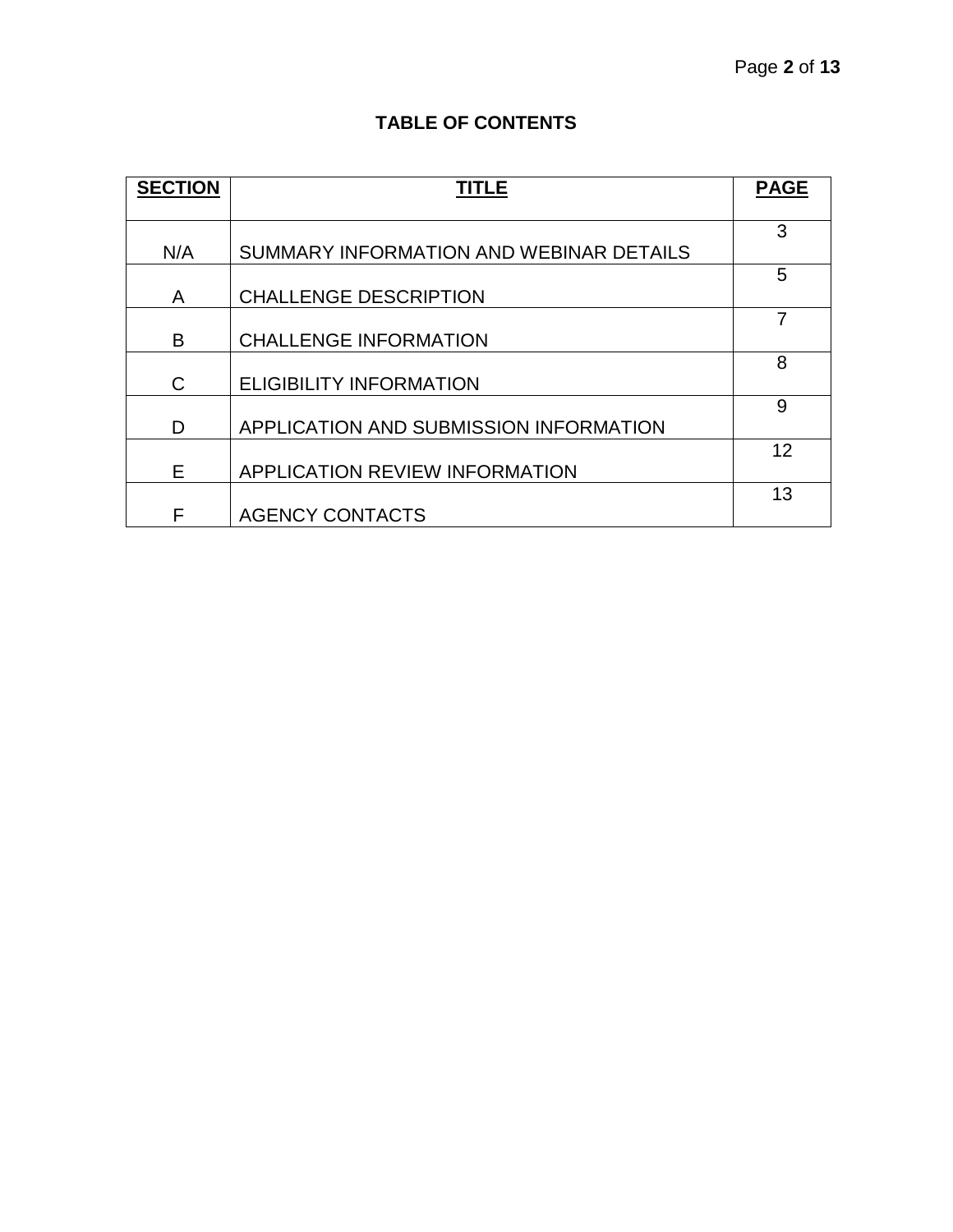# **Summary Information**

| <b>Opportunity Title:</b>                              | <b>Ladders of Opportunity - Every Place Counts Design</b><br><b>Challenge</b>                                                                         |
|--------------------------------------------------------|-------------------------------------------------------------------------------------------------------------------------------------------------------|
| <b>Technical Assistance</b><br>Opportunity<br>Summary: | Applicants will compete to Receive On-Site Technical<br>Assistance from USDOT for the Ladders of Opportunity<br>Every Place Counts Design Challenge   |
| <b>Federal Agency</b><br>Name:                         | U.S. Department of Transportation (USDOT)<br>1200 New Jersey Avenue, SE<br>Washington, DC 20590<br>Attn: Stephanie Jones, Chief Opportunities Officer |
| <b>Announcement Type:</b>                              | This is the initial announcement of this opportunity. This is<br>not a follow-on notice.                                                              |
| Type of Award:                                         | Up to Four Design Sessions with On-site Technical<br><b>Assistance</b>                                                                                |
| <b>Application Due Date:</b>                           | Applications Due by 6/03/2016 at 5:00 pm Eastern Time<br>by Email to ReconnectCommunities@dot.gov                                                     |
| Questions:                                             | Submit Questions to: ReconnectCommunities@dot.gov                                                                                                     |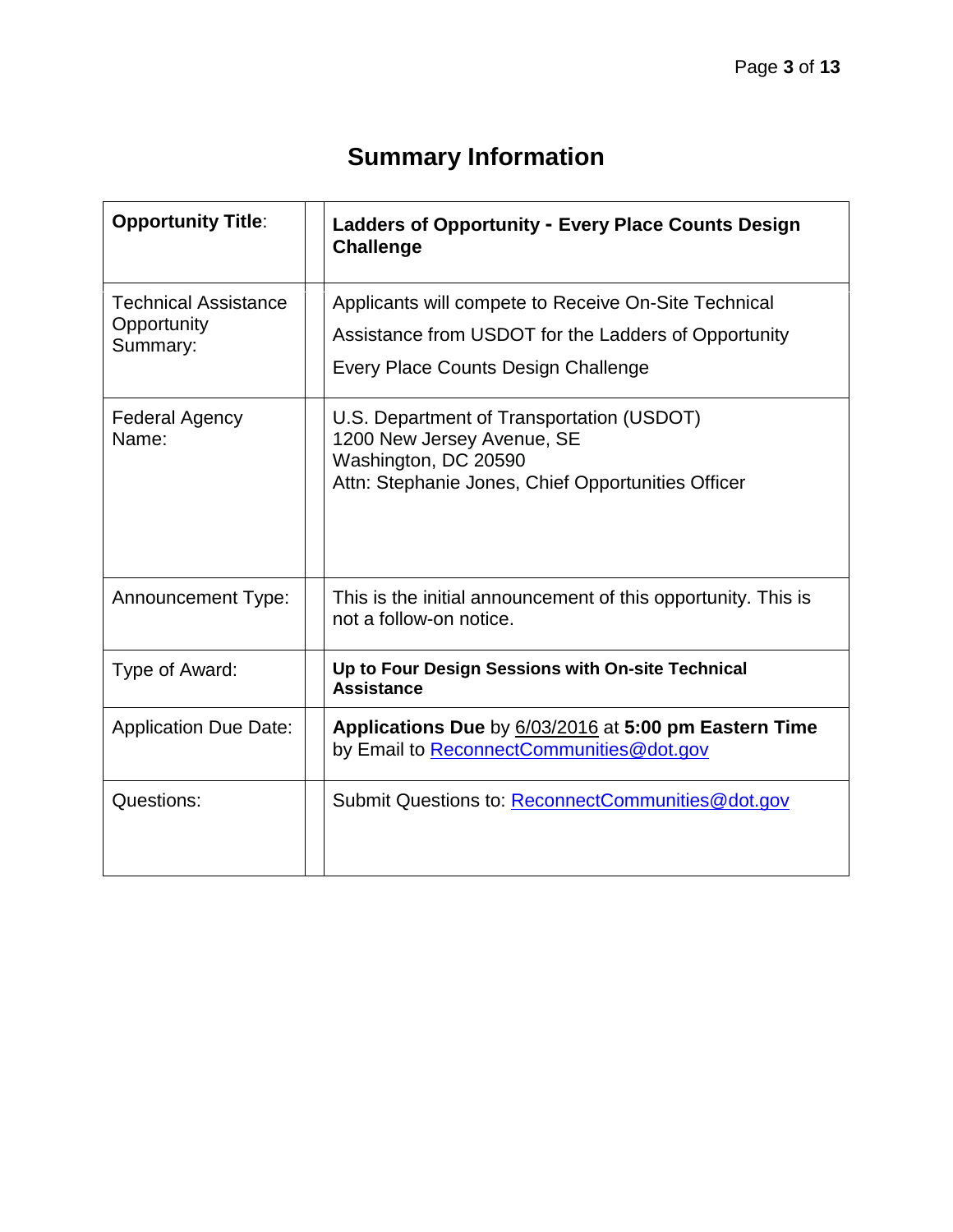# *Informational Webinars*

The United States Department of Transportation (USDOT) will host an informational session on the Ladders of Opportunity Every Place Counts Design Challenge ("Every Place Counts Design Challenge"). Participation is not mandatory in order to submit an application under this solicitation. However, we encourage potential applicants to take advantage of the opportunity to gather additional questions.

Please note that registration is required to participate in any of the sessions. Interested parties can register at [www.transportation.gov/opportunity/challenge.](http://www.transportation.gov/opportunity/challenge) An email confirmation will be sent to all individuals who register. The USDOT will post all virtual session presentations at [www.transportation.gov/opportunity/challenge](http://www.transportation.gov/opportunity/challenge) after completion.

**Note:** If necessary, the Government reserves the right to limit the number of participants from a party.

# **INFORMATIONAL SESSION**

**SESSION TITLE:** Ladders of Opportunity Every Place Counts Design Challenge **DATE:** 5/18/2016 **TIME:** 3:00 pm Eastern Time **LIVE STREAM:** [www.transportation.gov/opportunity/challenge](http://www.transportation.gov/opportunity/challenge)

**Note:** The USDOT will also consider conducting additional virtual and/or in person information sessions for the Every Place Counts Design Challenge, as requested.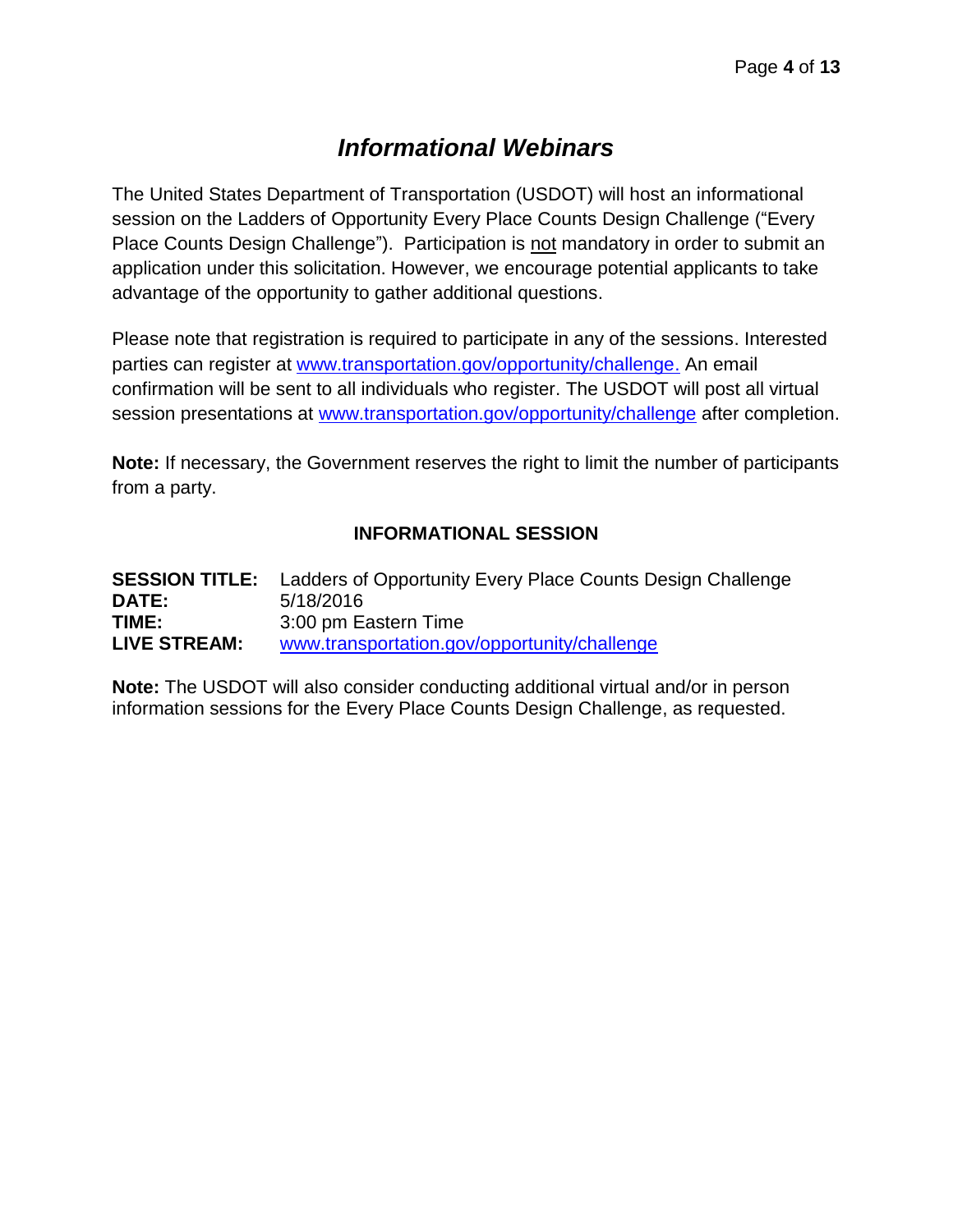# **SECTION A – CHALLENGE DESCRIPTION**

The U.S. Department of Transportation (USDOT) plays a critical role in connecting communities to economic opportunity. Transportation infrastructure choices made at the Federal, State, and local levels can strengthen communities and improve the quality of life for residents.

Transportation infrastructure—the road, water, air, and rail networks we depend on are easily taken for granted and their impact often forgotten. Transportation Secretary Anthony R. Foxx has recently noted the long-reaching impact of our highway system on urban and rural communities across the country. In the 1950s, the United States paved the way to its future with local, state, and federal dollars building millions of miles of roads under President Eisenhower's Interstate Highway program. What we now know as the modern highway system opened up new worlds to those who traveled along it.

As a result of the Interstate Highway program, the United States has a well-developed network of routes that link every state and connect the country like never before. However, we see today that the same infrastructure that brought massive expansion, too often reinforced dividing lines within communities and created physical barriers to opportunity.

The USDOT seeks to help local and tribal governments across the country ensure that current and future transportation projects connect and strengthen communities. At a time when much U.S. infrastructure will be repaired or replaced, it is an appropriate time for communities to reimagine existing transportation projects via innovative and restorative infrastructure designs that reflect a more inclusive America, reconnects people and neighborhoods to opportunity, and reinvigorates opportunities within communities by empowering and encouraging communities and decision-makers to work together to develop context-sensitive designs that reflect and incorporate the input of the people and communities they touch.

# **STATEMENT OF PURPOSE**

The Every Place Counts Design Challenge will provide technical assistance to local and tribal governments through "community vision" design sessions to improve access to reliable, safe, and affordable transportation for disconnected communities in urban, suburban, and rural areas. The purpose of the challenge is to raise awareness about bifurcated neighborhoods, identify innovative practices to reconnect communities, and inform the transportation project life cycle.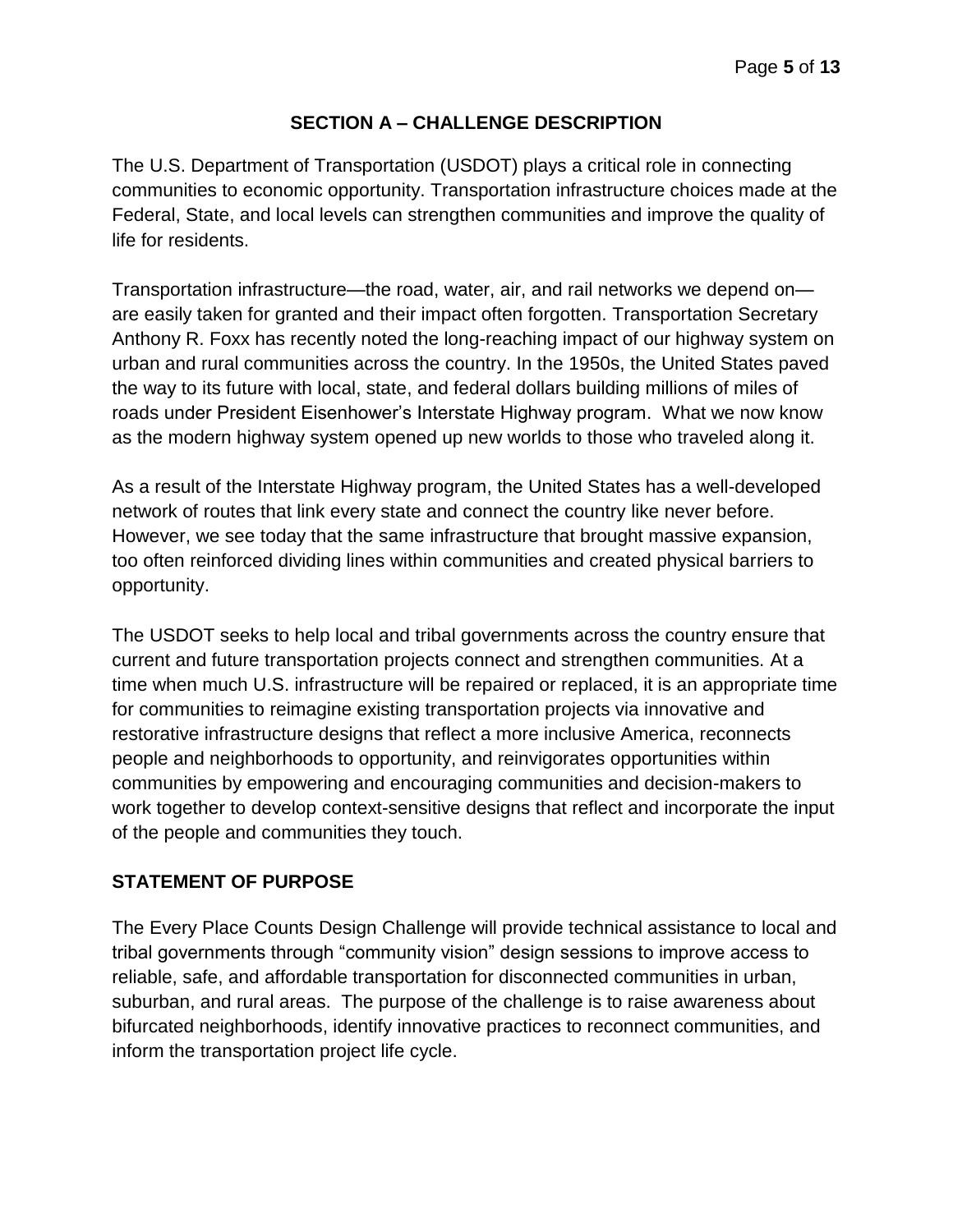The USDOT is accepting applications from local and tribal governments seeking assistance in correcting an existing transportation infrastructure problem by reconnecting a community or communities to jobs, healthcare, schools, grocery stores, and other essential services. USDOT will work with the selected Every Place Counts Design Challenge recipient to host a design session in their community.

The USDOT also invites regional and national design, architecture, engineering and planning firms to participate as technical experts in each design session.

The USDOT will select up to four recipients to receive a two-day design session, to be hosted by local and tribal governments in their community. The sessions will give recipients the opportunity to receive technical assistance on transportation and conceptual design from experts in the field. The USDOT intends for the design sessions to inform, prepare, and enable recipients to better engage in federal transportation planning, programming, the National Environmental Policy Act process, and funding programs.

# **KEY APPLICANT DATES**

| <b>Date</b>  | <b>Action</b>                          |
|--------------|----------------------------------------|
| May 18, 2016 | Informational Webinar                  |
| May 20, 2016 | <b>Applicant Registration Deadline</b> |
| June 3, 2016 | <b>Applicant Submission Deadline</b>   |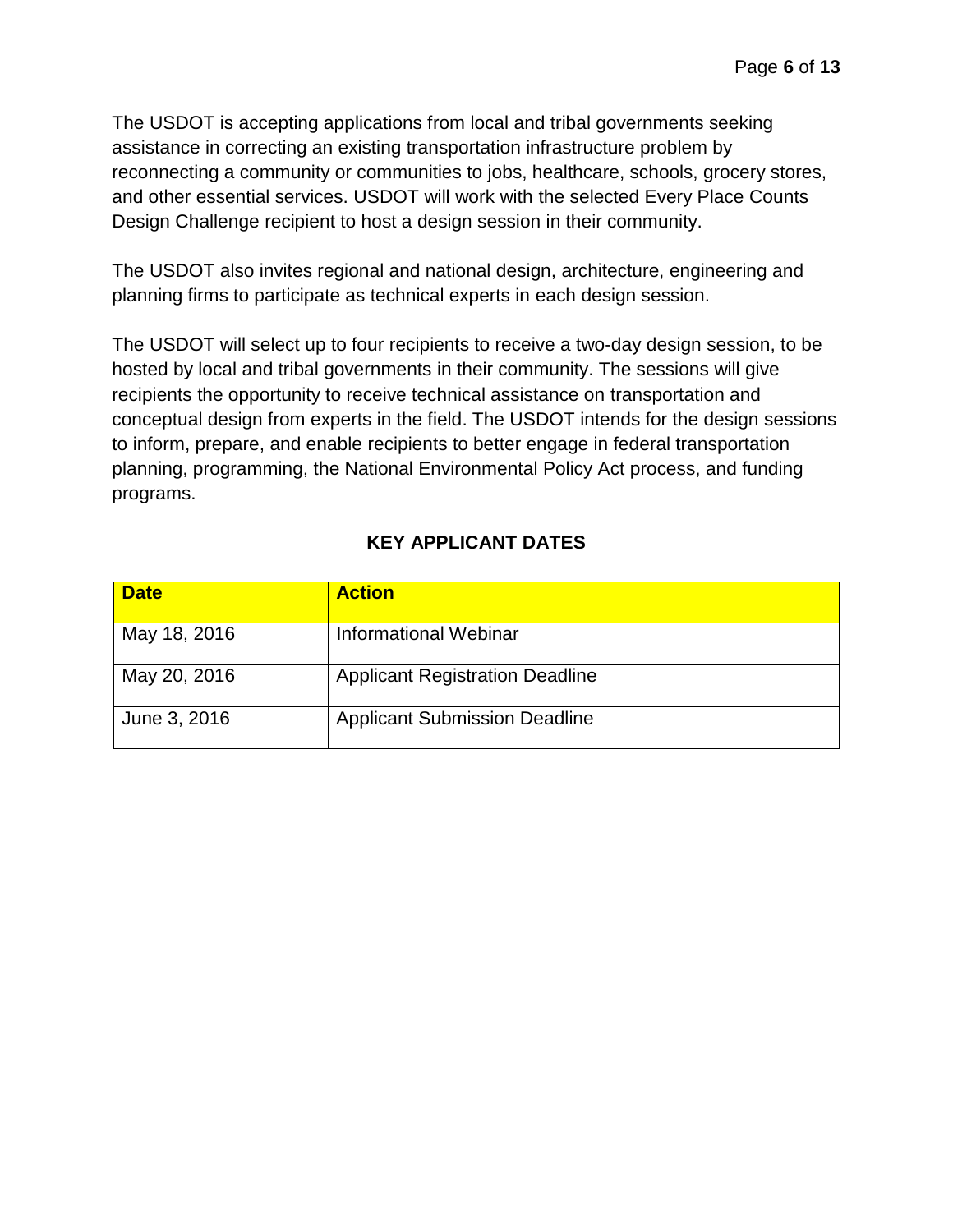# **SECTION B – CHALLENGE AWARD INFORMATION**

# **CHALLENGE AWARD**

Selected challenge recipient(s) will receive two days of on-site technical assistance from USDOT, industry experts, transportation engineers, planners and design professionals in collaboration with community residents, public officials, and local stakeholders.

#### **DESIGN SESSION INFORMATION**

Each Design Session will be held over two days between July 6 - July 20, 2016.

# **APPLICANT RESPONSIBILITIES**

If an Applicant is selected as a recipient, the Applicant will be responsible for providing the following, including but not limited to: a flexible host location for the workshop with capacity for up to 150 people; background materials and resource supplies for teams on the selected project; and, on-site transportation for trips to and from the infrastructure challenge site.

Applicants are **required** to involve community members through meaningful public engagement.

Recipients are expected to make the solutions and conceptual design proposals resulting from the Design Session available for public comment **no less than seven (7) days** following the event.

#### **DEGREE OF FEDERAL INVOLVEMENT**

The USDOT anticipates substantial Federal involvement with selected community teams during the course of the challenge. The anticipated Federal involvement will include, but not be limited to: on-site technical assistance, facilitation of design strategies, subject matter experts, guidance related to USDOT program funds, identification of resources and eligibility for implementation.

# **SECTION C – ELIGIBILITY INFORMATION**

To be selected for a Every Place Counts Design Session, an applicant must be an Eligible Applicant and submit an Eligible Project.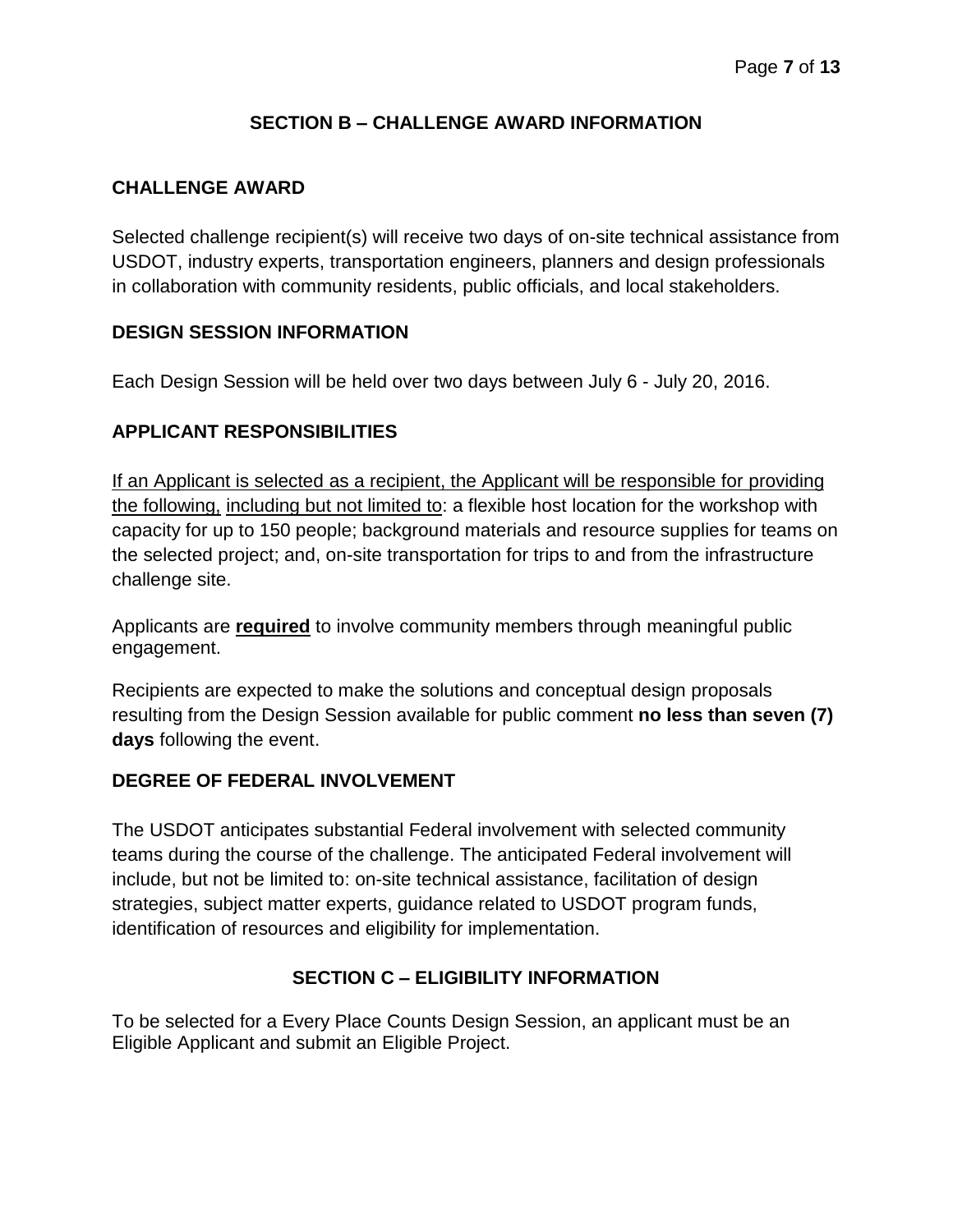# **Eligible Applicants**

Eligible Applicants for the Every Place Counts Design Challenge are the official head of a local or tribal government in the 50 United States and U.S. territories listed in Section E "Application Review Information" who will lead their Community Teams as described below.

#### **Community Teams**

Applicants are required to convene a Community Team that includes elected officials, urban/rural planners, transportation and design professionals, and a cross-section of community residents who will participate in the design session – if selected.

Applicants must also submit Letters of Support from other entities and jurisdictions that are currently impacted by the infrastructure challenge identified and that will also benefit from its resolution. This includes Letters of Support from the State Department of Transportation, community groups, transit agencies, port authorities, MPOs, or other political subdivisions of State or local governments. Employees of these agencies, or similar, may participate on behalf of their agencies at the design session.

#### **Eligibility Information**

State governments, transit agencies, port authorities, metropolitan planning organizations (MPOs), and other political subdivisions of State or local governments are eligible to join an Applicant's Community Team.

The Applicant will designate a primary point of contact, and also identify the primary transportation infrastructure challenge on behalf of the community.

# **Eligible Projects**

Eligible Projects for the Every Place Counts Design Challenge are capital projects for transportation infrastructure that include, **but are not limited to**: (1) highway projects eligible under Title 23, United States Code (including bicycle and pedestrian projects); (2) public transportation projects eligible under Chapter 53 of Title 49, United States Code; (3) passenger and freight rail transportation projects; (4) port infrastructure investments (including inland port infrastructure and land ports of entry); and (5) intermodal projects.

An Eligible Project is one that is planned or being developed to improve or replace existing infrastructure that offers an opportunity to reconnect communities to jobs, healthcare, schools, grocery stores, and other essential services.

Projects that have received or are eligible for Federal funds are encouraged, and DOT will accept projects that could become eligible for Federal funds with further development.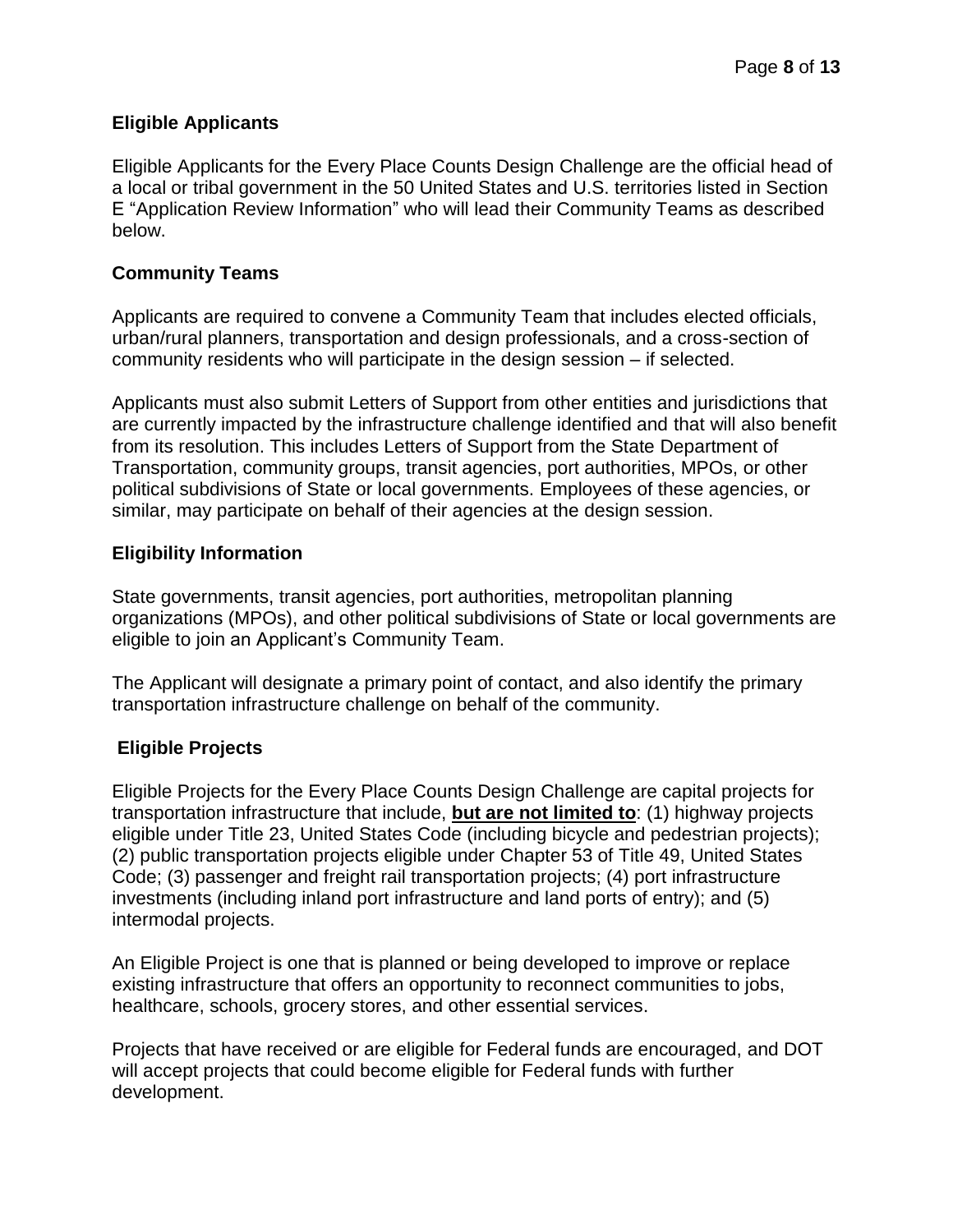Projects that have initiated a Notice of Intent for the National Environmental Policy Act process will not be eligible.

#### **Entry Conditions**

The Every Place Counts Design Challenge is subject to all applicable federal laws and regulations. Participation constitutes Applicant's full and unconditional agreement to these Entry Conditions and administrative decisions, which are final and binding in all matters related to the Every Place Counts Design Challenge. Eligibility for an inclusive design session is contingent upon fulfilling all requirements.

#### **Designation of Official Point of Contact**

Applicants must designate a primary point of contact, who may be someone other than the lead Applicant.

#### **National and Regional Practitioners**

The USDOT will also invite national and regional practitioners (e.g. architectural design firms, planners, engineers, University Transportation Centers, etc.) to offer their knowledge and expertise to help the selected communities create forward-thinking, cutting edge solutions to infrastructure problems caused by past decisions that cut off and isolated communities from opportunity. Practitioners may sign up at [www.transportation.gov/opportunity/challenge](http://www.transportation.gov/opportunity/challenge) to participate in any of the four design sessions nationwide.

# **SECTION D – APPLICATION AND SUBMISSION INFORMATION**

#### **APPLICATION SUBMITTAL**

USDOT will select four (4) communities to receive a two-day design session.

Applications for this solicitation are due by 6/3/2016 at 5:00 pm Eastern Time by Email to [ReconnectCommunities@dot.gov.](mailto:ReconnectCommunities@dot.gov)

# **FORMAT OF APPLICATION SUBMISSION**

Submissions must be no more than one (1) file containing a document limited to five (5) pages of written content and up to 5 photos and/or graphics. Letters of Support should be attached to the submission package, should not exceed one (1) page in length, and will not count against the page limit. Applicants may also include, at their option, a single cover page and a single Table of Contents and/or Listing of Tables/Figures page, which will not be counted toward the page limit, but serve to orient evaluators to the contents of the submission package.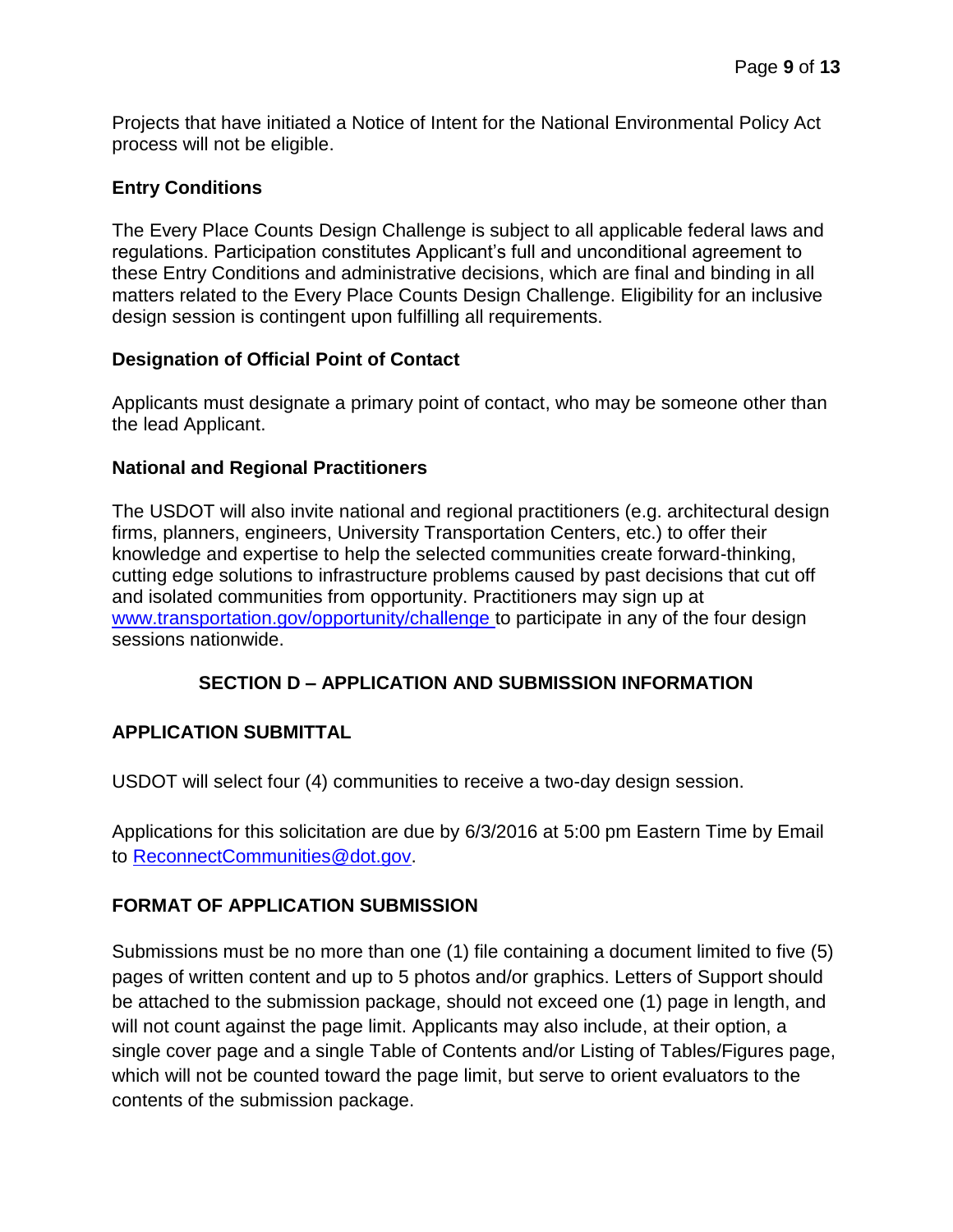# **CONTENT OF APPLICATION SUBMISSION**

Applicants must provide a descriptive narrative of the transportation infrastructure challenge that illustrates how it limits or cuts off access to social or economic centers and other essential services, and the local or tribal government's goals for a Every Place Counts Design Challenge.

The submission document shall include the following, which will serve as criteria for the Design Session selection:

- **Problem Identification and Community Assessment**: a description of the nature of the transportation infrastructure challenge, the problem or potential problem(s), how it limits or cuts off residents' access to essential services, social or economic centers, neighborhoods, or other affected jurisdictions or entities.
- **Type of Project**: applicants must identify the type of infrastructure challenge using the following categories, defined as**—**
	- $\circ$  Highway full or partial removal of highway segments or spurs that are linear barriers and manage capacity on other routes; conversion of highways to urban boulevards that connect to the urban grid; small scale treatments such as partial capping and pedestrian/bicycle overpasses or underpasses.
	- $\circ$  Transit increased or improved service of bus, bus rapid transit, light rail, and rail, along with station and stop improvements to accommodate all users; walking and biking connections to public transit; park n' ride lots; coordination with shared use mobility providers (vanpools, carpools, car shares, bike shares).
	- $\circ$  Passenger or Freight Rail at grade rail, no or limited pedestrian access, safety improvements to accommodate all users, noise abatement.
	- $\circ$  Port Infrastructure access roads to ports, air quality mitigation, noise abatement.
	- o Airport Infrastructure/Development Design airport design, tools, and approaches that mitigate impact to the natural environment and local community.
	- o Multimodal Connection provides access between passenger intermodal facilities and the principal arterial system. These roads are often the important "last mile" connecting critical intermodal facilities, such as rail, bus, and bike/pedestrian facilities.
- **Project Location**: a detailed description of the location of the eligible project, including a land use map showing where the project is physically situated in relation to essential services, social or economic centers, local neighborhoods, and other affected jurisdictions or entities.
- **Current Condition**: a summary description of the current condition of the eligible project, including relevant data on the disconnecting infrastructure age, functionality, and structural deficiencies, right-of-way permits (including air space)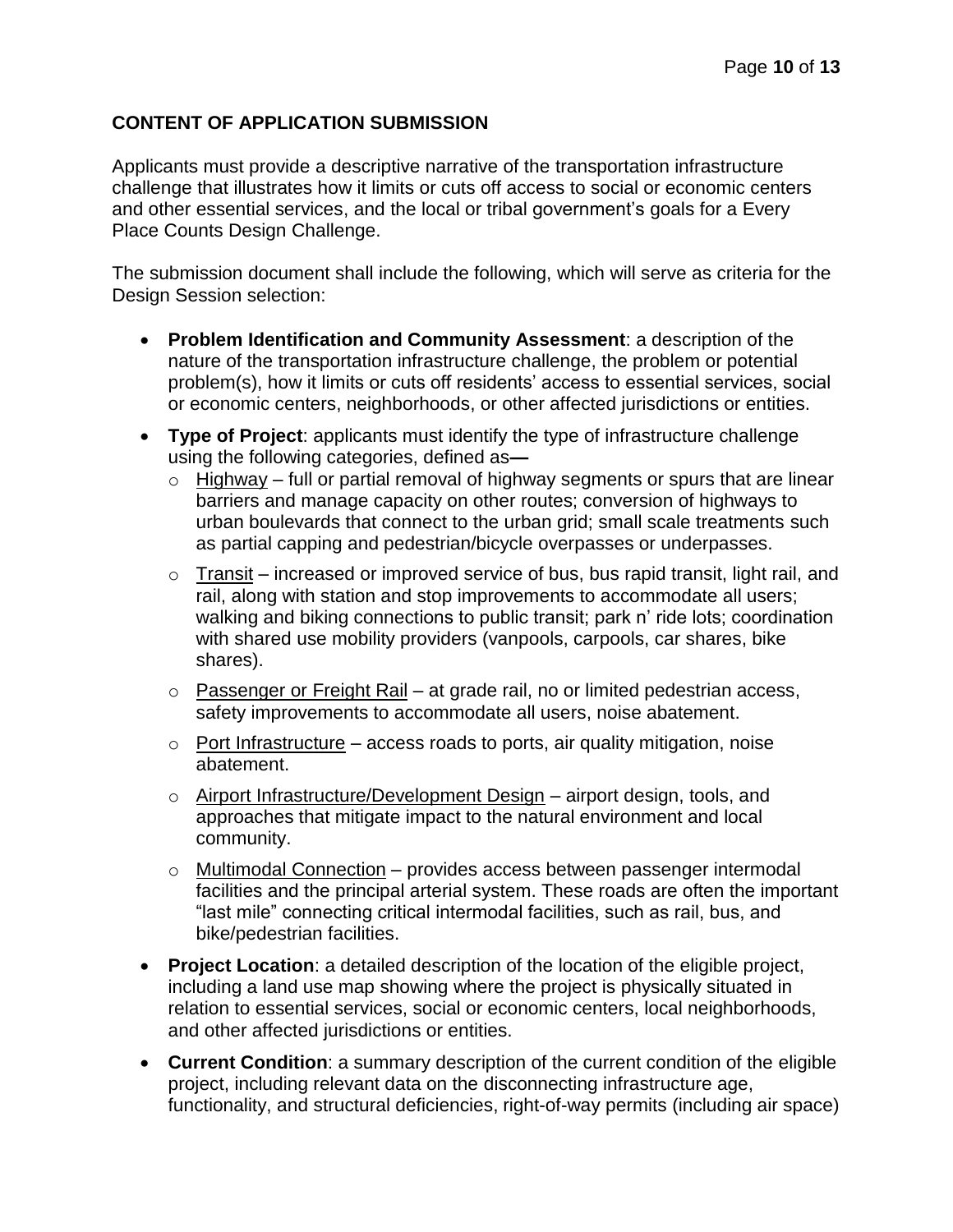and constraints; pending projects associated with the infrastructure (for example, structural repairs, retrofits, surface treatments); associated utility projects; traffic and safety data including status of existing multi-modal options for shifting traffic in the corridor or surrounding area.

- **Impact of Infrastructure Challenge**: submissions must include a description of how addressing this infrastructure challenge would impact the community locally, economically, and/or regionally.
- **Community Vision for the Design Session:** applicants should identify a vision, goal, and/or assistance they would like to receive through the challenge.

The submission should also include the following for informational purposes only:

- **Brief history of the infrastructure challenge and community**: Describe how the project came to be constructed in the community, any changes to the community over time as a result of the project's construction and operation, and any community perspectives on the project, in addition to any other descriptive information that would provide context.
- **Current funding status**: Describe any current funding awarded or obligated to addressing this infrastructure challenge.
- **Project priority**: Identify the priority of the project at the regional, state, or local level as applicable. Also indicate the project's status on the Statewide Transportation Improvement Plan (STIP) or Transportation Improvement Plan (TIP) as applicable.

# **SUBMISSION DATES AND TIMES**

Applicants must register by May 20, 2016 before submitting an application. Applications from Applicants that have not registered will not be considered.

**Deadline**: Applications must be submitted in their full and complete form, including all required sections, by 5:00 PM EST on June 3, 2016 via email submission. Applicants are strongly encouraged to make submissions in advance of the deadline.

Late applications will not be considered.

# **USE OF INFORMATION FOR OTHER DEPARTMENTAL PURPOSES**

Information collected from all applicant submissions may be used for government purposes, including to understand the range of Every Place Counts activities planned and ongoing in communities, and to determine maturity of communities within this framework. In addition, information gathered through this Notice may be used to conduct outreach and engagement related future similar opportunities.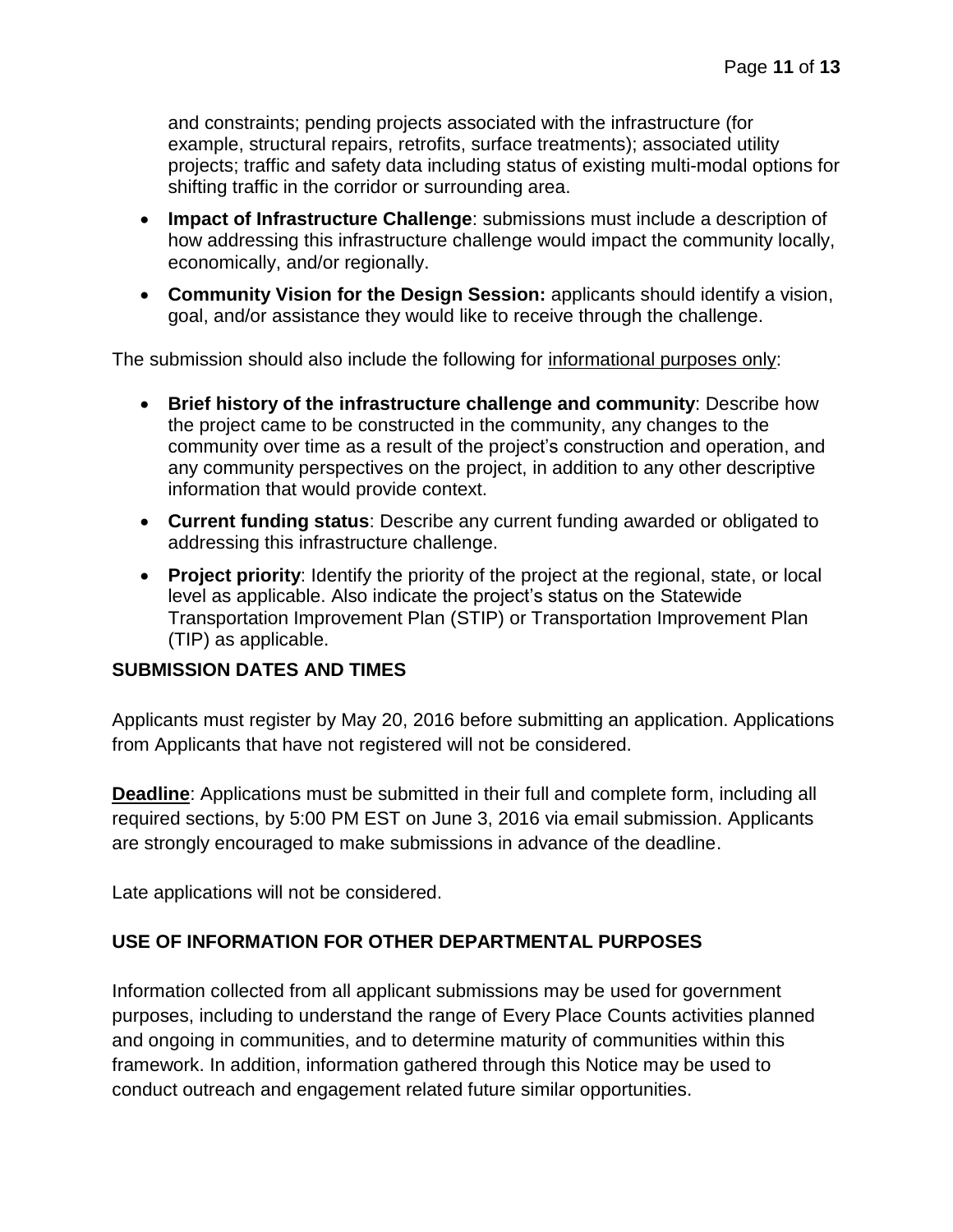# **SECTION E – APPLICATION REVIEW INFORMATION**

#### **CRITERIA FOR SELECTION**

The USDOT will evaluate applications based on the following criteria, which are of equal importance. Applicants should demonstrate how they plan to incorporate the following criteria in their Design Session.

**Project Partnerships**: The USDOT will assess whether and to what extent the Applicant's submission demonstrates the use of partnerships and visible community involvement to identify the transportation infrastructure challenge, and develop a proposed vision to address the problem.

**Problem Identification and Community Assessment**: The submission demonstrates an understanding of the community, the history, cause, and nature of the transportation infrastructure challenge, and its impact and costs on the community, surrounding entities and other jurisdictions.

**Project Impact**: The USDOT will assess whether and to what extent the proposed vision will measurably improve the ability of residents to access social and economic centers and essential services from the affected community. What initiatives were undertaken to ensure that efforts of this project are implemented in an equitable manner and impacts to individuals and underserved (minority and low income) communities are minimized? How is a commitment to interagency partnerships for projects, policies, or programs demonstrated?

**Project Type and Condition**: The submission describes the type of infrastructure challenge; the impact of the current condition of the infrastructure on its usefulness to the community; and describes the magnitude of influence that the infrastructure challenge has on its surroundings. (See Section C for definitions)

# **REVIEW AND SELECTION PROCESS**

The USDOT will select four recipients to receive a two-day design session, one from each region – North, South, Mid-America, and West – to ensure a diverse representation of projects and communities.